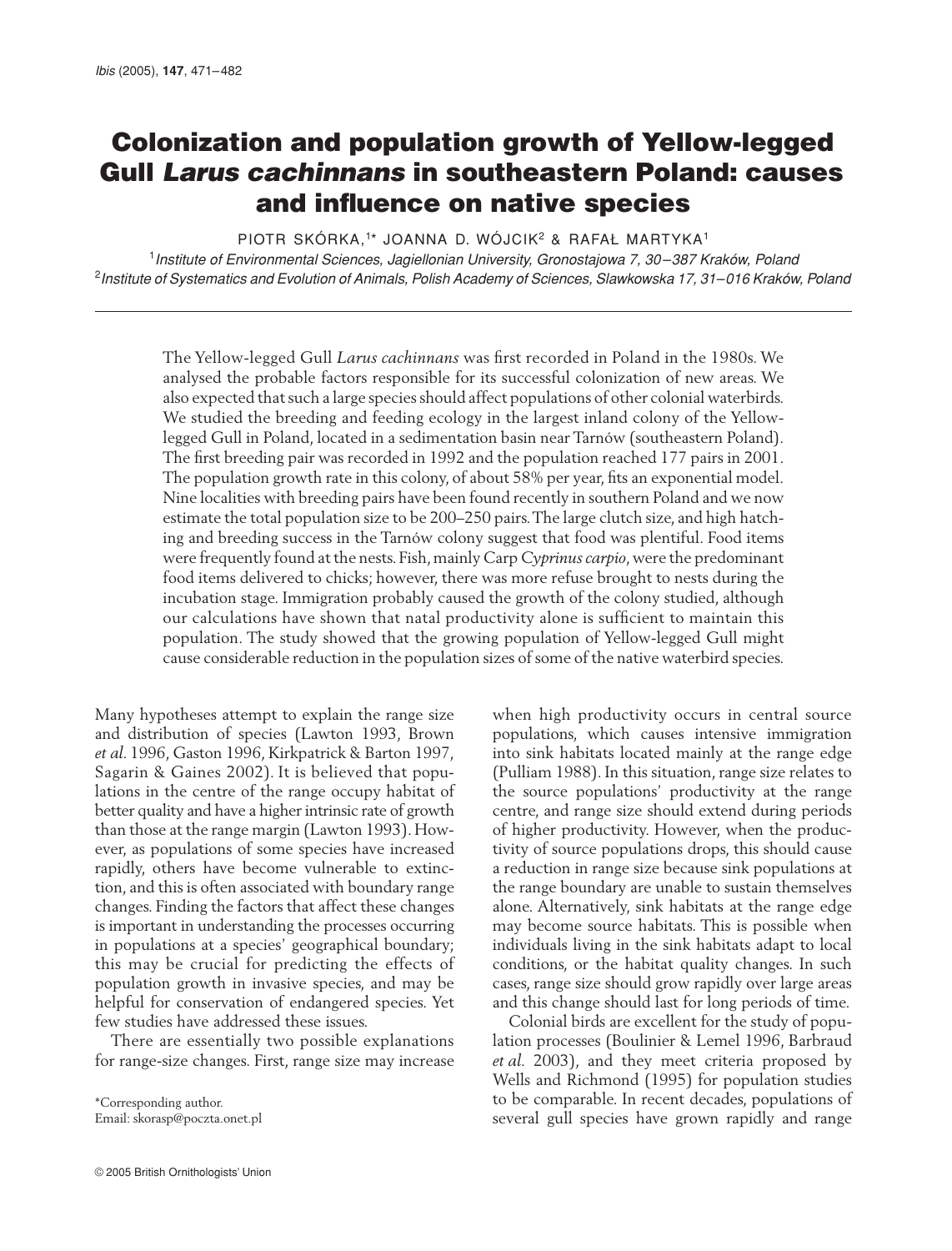expansion has followed (Hagemeijer & Blair 1997, Snow & Perrins 1998). It is believed that the availability of trawler discards, human refuse and the development of settlement along the shores of water bodies are the main factors. It has been demonstrated that the availability of anthropogenic food resources may be an important factor influencing the probability of winter survival and higher breeding success of some gulls (Kihlman & Larsson 1974, Bergman 1982, Wells 1994, Pons & Migot 1995, Gonzales-Solis *et al*. 1997, Oro *et al*. 1999, Bertellotti & Yorio 2000).

The Yellow-legged Gull *Larus cachinnans* belongs to a group of large white-headed gulls inhabiting the Holarctic region. Originally, this species occurred in the Mediterranean and Black Sea basins. The population size of this species has risen recently, and northward range expansion has followed (Fasola *et al*. 1993, Filchagov 1996, Scarton & Valle 1996, Hagemeijer & Blair 1997, Jonsson 1998, Snow & Perrins 1998). The first breeding pairs in Poland were recorded in the Middle Vistula valley in the late 1980s (Bukacinski *et al*. 1989, Dubois *et al*. 1990), and inland reservoirs in southern Poland have been colonized simultaneously (Faber *et al*. 2001). However, Yellow-legged Gull breeding biology in inland populations is poorly documented. The Yellowlegged Gull populations of southern Poland are at the northern edge of the species' range and are ideal for studying the functioning of marginal populations of an expansive species. Moreover, this gull is large and its presence as a breeder may have an important impact on native species.

We present new data on the breeding and feeding biology of this expanding Polish Yellow-legged Gull population, studied in the largest inland colony of this species. Our objectives were to verify whether populations at the range limit always exist in poorer habitats, as Lawton (1993) argues, and to determine which factors underlay the successful expansion of this species into inland areas. We also present evidence that the Yellow-legged Gull may have a negative impact on native waterbirds.

# **MATERIALS AND METHODS**

## **Study area**

The study was carried out in Poland's largest Yellowlegged Gull breeding colony, situated in the 'Czajki' sedimentation basins of the Nitrogen Works in Tarnów (a city of 130 000 inhabitants in southeastern Poland) (Fig. 1). These sedimentation basins cover 56 ha and the breeding colony was located in the former carbide residue sedimentation basin (20.7 ha). There were 85 small islets  $(1-50 \text{ m}^2)$  and a larger island (1 ha). The islets offer breeding sites for gulls and many other species (Martyka & Skórka 2002). The study area is situated in the Biała and Dunajec river valleys. There are a few gravel pit complexes within the river valleys (about 500 ha in area), 2–4 km from the colony. There are also some fishponds (totalling about 150 ha), and a refuse dump in Tarnów 5 km to the east (Fig. 1).

Apart from Yellow-legged Gulls, Black-headed Gulls *Larus ridibundus*(over 2500 pairs in some years), Common Gulls *Larus canus*(11–18 pairs) and Mediterranean Gulls *Larus melanocephalus* (2–3 pairs) also bred in the study colony (Martyka & Skórka 2002).

### **Breeding biology**

The Yellow-legged Gull population size was monitored from the first pair nesting in 1992 until 2001 (except in 1994, when gulls were not counted). To estimate population size all nests were counted between 25 April and 5 May by which time almost all clutches have been completed (Borowiec *et al*. 1981). In 1999, the colony was surveyed once a week while we made preliminary observations on Yellow-legged Gull breeding biology. Detailed breeding biology was studied in 2000 and the colony was surveyed from 20 March to 15 July at 1-day intervals during the egg-laying period and 2-day intervals during chick rearing. In addition, to determine the annual population dynamics in the colony and adjacent areas, all water reservoirs within a 5-km radius from the colony were visited from November 1999 to December 2000. This area covered most of the gull foraging grounds and all gulls that were seen within it were counted 1–3 times per month.

In 2000, during breeding-biology studies, each nest was counted and mapped on a plan of the sedimentation basin, and marked with a numbered wooden stake. Each egg was marked with a permanent marker and measured with a slide calliper to the nearest 0.1 mm. Egg volumes  $(V)$  were estimated from the formula:  $V = L * B<sup>2</sup> * 0.476$ , where *L* is length and *B* is breadth (Harris 1964). The first egg in each brood was labelled A, the second B and the third C. For several nests it was difficult to establish the succession of eggs directly and these nests were excluded from analyses.

Hatching success was established as the ratio of hatched chick number to (1) the number of eggs laid and (2) the number of eggs that survived up to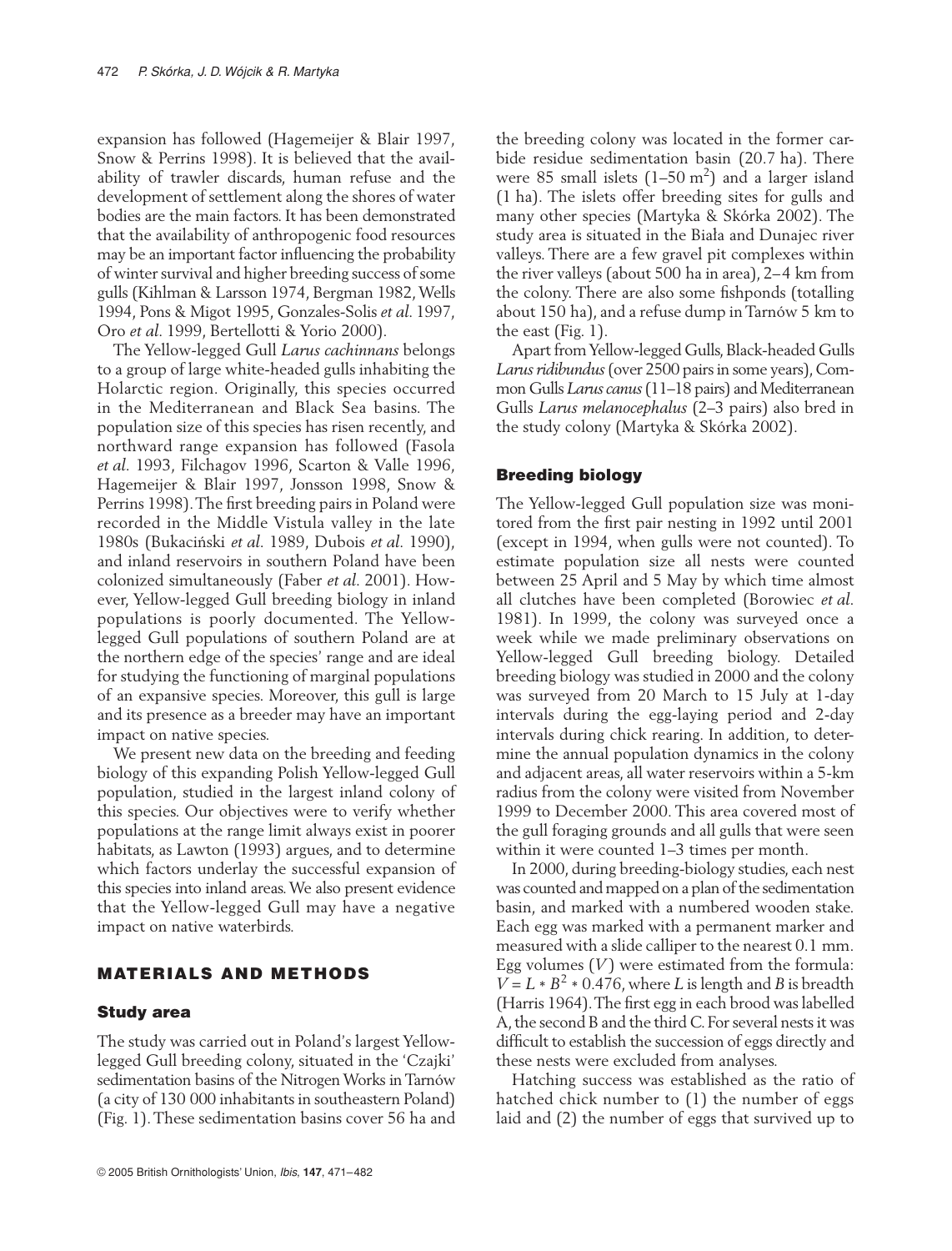

**Figure 1.** Location of the Tarnów colony in relation to (a) common occurrence of Yellow-legged Gulls in Europe (based on Hagemeijer & Blair 1997), (b) the most recent occurrence of Yellow-legged Gulls in Poland, based on TomialojC & Stawarczyk (2003) and our own data, and (c) the study area.

hatching. The breeding success was determined by counting all chicks with an average age of 40– 50 days in mid-June; we also counted any chicks hidden in grass near nests or escaping onto water. The escaping chicks usually flocked close to the natal islets; moreover, counts were made such as to minimize the probability of pseudoreplication. Three counts were made within 10 days and we used the arithmetic mean to calculate breeding success (ratio of fledgling number to the number of pairs). The bias of this estimation is probably negligible because of a low gull chick mortality rate after the age of 2 weeks (Davis 1975, Hunt & Hunt 1976, Kilpi 1990, Brouwer *et al*. 1995). In 2001, breeding success was estimated roughly by counting juvenile birds present in the colony at the beginning of July. Because some young birds are able to fly at this time the count underestimated the breeding success. However, on the basis of exact counts in 1999 and 2000 as well as counts of juveniles made in July during these years, correction of breeding success estimation from 2001 was possible. At the beginning of July about 15% of juveniles leave the colony.

# **Diet**

As food availability is a crucial measurement of habitat quality, all food items found at nests in 2000 were identified and measured. The food items were classified into two categories: eaten or uneaten. 'Eaten' food items were those entirely or partially eaten. The classification procedure was as follows: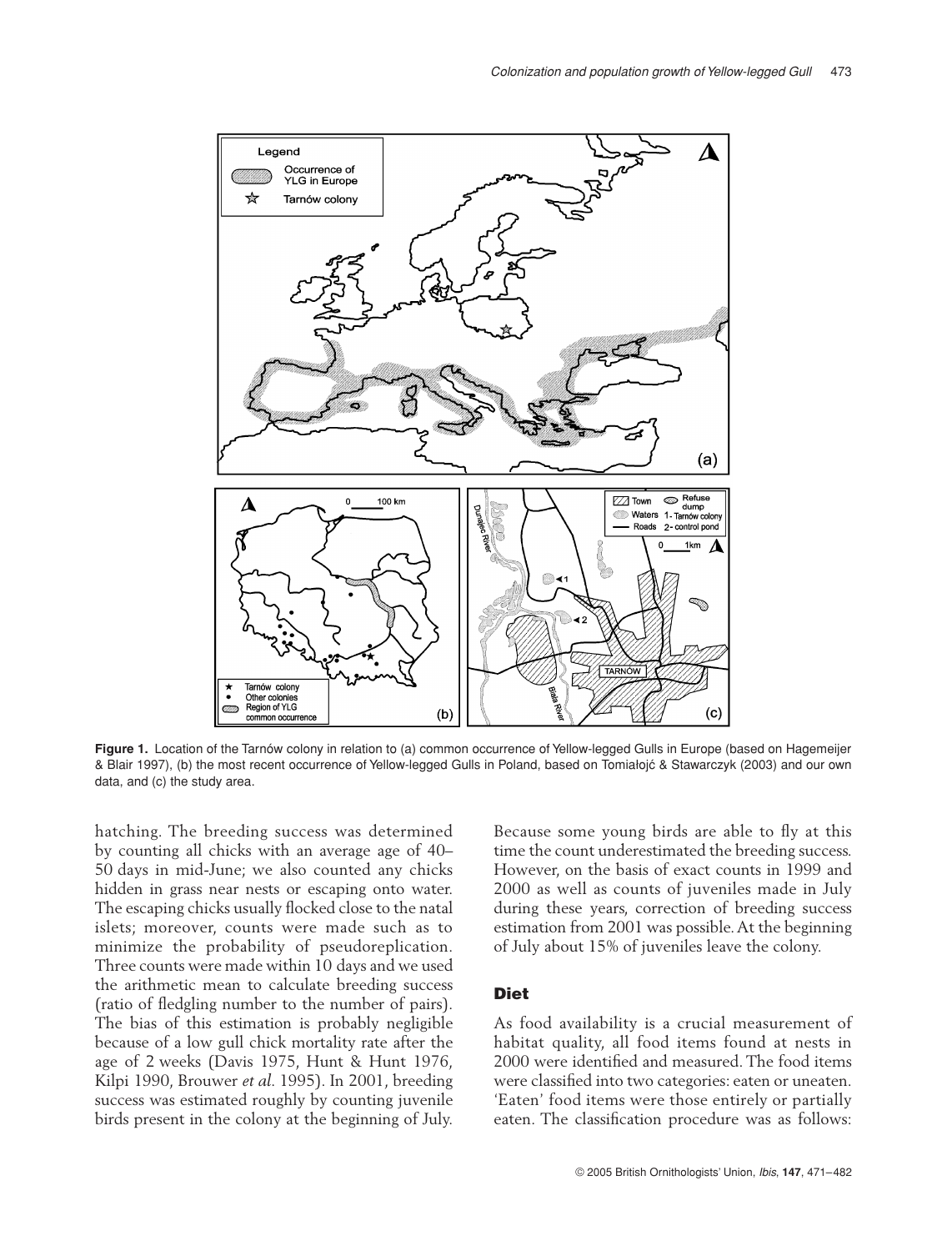when food items (e.g. fish) were first found during a visit as fresh and entire (probably just brought to nest) they were measured and marked and left at the nest as not classified. At the next visit these items might still be uneaten, in which case they were then classified as uneaten, or were partially eaten or there were remains of them. In both these latter cases they were classified as eaten. Food items that were no longer present at the next visit, without remains, were assumed to have been eaten. Sometimes during a visit, only the remains of food (not marked heads or fins, bones, etc.) were found and they could be classified directly as 'eaten'. Nevertheless, these remains were adequate to identify the species.

To mark fresh fish, after measuring their body length, dorsal and tail fins were cut and the skull was punctured. Food items other than fish were marked with a waterproof marker and by cuts on each side: in the case of dead birds and mammals, by cutting the left leg. This enabled us to recognize them from the new food items at the next survey. All food items, once classified, were removed from the colony. In our opinion, removing once-classified food from the breeding colony did not influence the frequency of food delivery to nests by adult birds, because food older than 2 days was not used by gulls and accumulated at the nest. Weather conditions, gull excrement and insects caused food items to decay very quickly. Fresh and partly eaten fish were identified according to Bryliñska (1992), and measured to the nearest 1 cm. Some fish had damaged heads, probably as a result of killing by adult gulls or of initial food preparation for chicks. It was therefore impossible to measure their body length. We also noted at which nest a given food item was found.

Regurgitations were excluded from the food analysis because sample sizes were too small (at 19 nests, in total 27 regurgitations were found, of which 26 contained fish debris and one contained a mole). A lack of regurgitations probably resulted from the fact that 90% of nests were situated adjacent to water, and they could be regurgitated by the gulls directly into the basin.

# **Population growth**

To calculate the observed rate of population growth, the standard equation defining exponential growth was used:  $N_{t+1} = N_t e^{rt}$ , where  $N_{t+1}$  is the population size at time  $t + 1$ ,  $N_t$  is the population size at time  $t$ , *r* is the rate of population growth, *t* is the time interval and *e* is the natural logarithm base. This equation may be rewritten as  $r = (\ln N_{t+1} - \ln N_t)/t$ .

Data analysis was performed to determine whether the Tarnów population could have sink or source characteristics (Pulliam 1988). First we investigated whether the study population could be maintained by 'native' birds alone in the absence of immigration. To determine this, we assessed what part of the observed population growth was caused by the production of young in the colony, using the equation  $\lambda = \Phi_A + B\Phi_V$ , where  $\Phi_A$  is the annual survival rate of adult birds, Φ*Y* is the probability that young birds survive to reproduction age, and *B* is the mean number of female fledglings per pair. As  $\lambda = e^r$ , it is possible to calculate *r* after rewriting *r* = ln λ. Thus, by comparison with what might be expected if this were a closed population, in which all birds were descended from the founder pair from 1992, *r* calculated in this way could also tell us whether the population is a source  $(r > 0)$  or a sink  $(r < 0)$ . Because  $\Phi_A$  and  $\Phi_Y$  are unknown parameters in our population, the following published data for other similar and related gull species were used: 40% survival probability between fledging and breeding, 90% annual survival probability for adults, 5 years as the mean age at first breeding and a balanced sex ratio (Chabrzyk & Coulson 1976, Anderson *et al*. 1985, Migot 1992, Spear & Nur 1994, Pyle *et al*. 1997, Annett & Pierotti 1999). The nominal range sensitivity method (Saltelli *et al*. 2000) was used to assess the robustness of our conclusions within the range of possible input variables (survival rates). Thus, the rate of population growth, *r*, and predicted population size were also calculated assuming 70% and 95% adult survival rate, as well as 30% and 50% survival between fledging and breeding.

#### **Impact on native species**

Black-headed and Yellow-legged Gulls are protected by law in Poland. The Black-headed Gull, which is the most common gull species in Poland, occupies similar habitats to those of the Yellow-legged Gull. Thus, it is possible that the former is vulnerable to a Yellow-legged Gull increase in population. The number of breeding pairs of Black-headed Gulls has been monitored since 1996 in the Tarnów colony as well as in a control pond located about 1 km south, where the Yellow-legged Gull was absent. All Black-headed Gull nests were counted following the standardized method of Borowiec *et al*. (1981). Counts were made between 15 and 25 May, and in areas of high density of breeding pairs each nest was marked with white paint, to avoid double counting.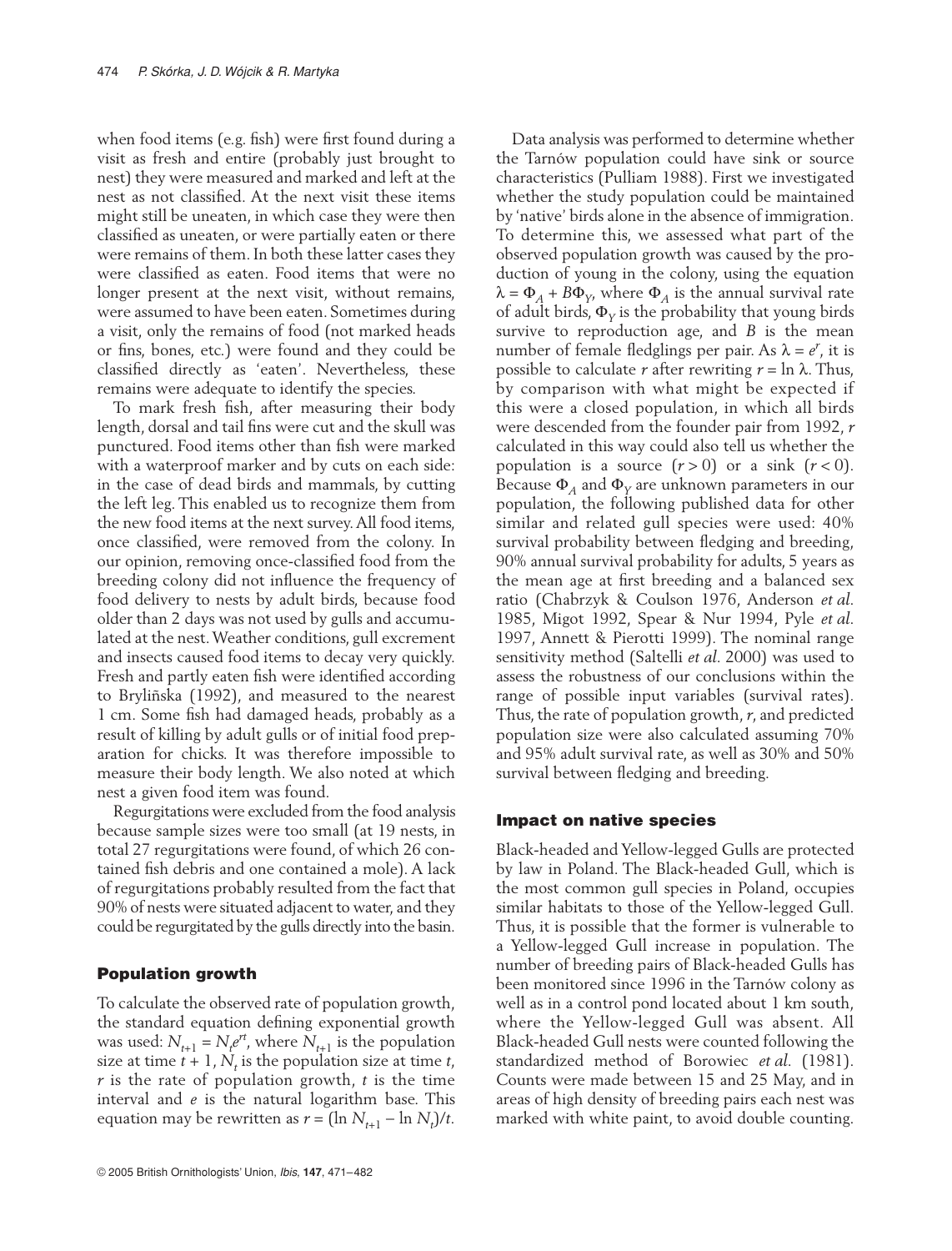We also mapped the islets where these gulls nested, and noted whether the two species occurred on any one islet at the same time. Any aggressive behaviour between those gulls was also noted (P. Skórka *et al*. unpubl. data). In 2000, the time of clutch initiation of Black-headed Gulls was monitored on a sample plot of 213 nests in a way similar to that for Yellowlegged Gulls.

## **Statistics**

ANOVA was used to test differences between egg size and number of food items found at nests of early, peak and late breeders during the incubation and chick-rearing stages. Our expectations were that differences in size between consecutive eggs as well as differences in the number of food items found at nests should be small if feeding conditions were good. A *t*-test was performed to test whether differences in size between eaten and uneaten fish were significant, to verify whether uneaten fish might simply be too large for gulls to swallow. We used goodness-of-fit  $\chi^2$ tests to test whether the number of nests at which food items were found differed from what was expected during the incubation and chick-rearing stages. Similarly, as with the ANOVA, we expected small differences between early, peak and late breeders under good feeding conditions, because the late breeders are usually young birds and are less experienced. We used linear regression to test whether the population growth fitted an exponential model. We used Spearman's rank correlation to verify whether changes in the number of pairs of Yellow-legged and Blackheaded Gulls were related. The level of significance (alpha) was set at a probability of 0.05.

## **RESULTS**

### **Phenology and breeding biology**

Yellow-legged Gulls arrived in the breeding area at the beginning of December. At this time, they were recorded mainly in the Tarnów refuse deposit but during warm periods they often flew over the breeding site. We observed courtship behaviour and sporadic copulation at this time. The number of birds rose during winter and at the beginning of February birds started to hold territories in the colony. The first eggs were laid at the end of March; in 2000, the first egg was found on 24 March. Egg laying peaked between 5 and 12 April. The breeding colony was vacated in July, and the last birds were observed in mid-August. Until the end of November Yellowlegged Gulls were noted only sporadically in the study area. This is interesting because Yellow-legged Gulls are commonly observed throughout the autumn in the vicinity of Kraków and in the Upper Vistula valley (100–200 km west of the studied colony).

In 1999, we found 117 nests, among which three were recognized as female–female nests and two as repeated broods. In 2000, we found 130 nests, among which three probably belonged to female– female pairs and two were repeated broods. In 2000, the average egg volume was  $87.4 \pm 7.0$  cm<sup>3</sup> for the A-egg  $(n = 94)$ ,  $88.3 \pm 9.2$  cm<sup>3</sup> for the B-egg  $(n = 94)$  and  $83.1 \pm 7.3$  cm<sup>3</sup> for the C-egg  $(n = 94)$ . The C-egg was significantly smaller than eggs A and B (4.9% and 5.9% on average, respectively; ANOVA with Tukey's test,  $F_{2,279} = 11.6$ ,  $P < 0.001$ ,  $n = 282$ eggs from three-egg clutches).

In 2000, the mean clutch size was 2.85 eggs (range 1–4, *n* = 123). Among 351 eggs, 11 (3.1%) did not survive to hatching. One nest was destroyed by a fox as it was situated on the shore of the sedimentation basin. In the other nests, the reason for disappearance of the eggs is unknown. Hatching success expressed as a ratio of hatched eggs to eggs laid was 96.9% (*n* = 351), and hatching success as a ratio of hatched eggs to eggs that survived to hatching was 98.8%  $(n = 340)$ . Breeding success was 1.7 and 1.5 fledglings per pair in 1999 and 2000, respectively. In 2001 it was estimated at 1.7 fledglings per pair.

#### **Food found at nests**

We were surprised by the large number of food items found at nests. Many more food items were found during the chick-rearing period than during the incubation period (Appendix). In both periods fish were numerically dominant, but during incubation there was significantly more human refuse at nests, and less of other bird species from the breeding colony (Fig. 2).

Among fish, Carp *Cyprinus carpio* was the dominant species (Appendix). Of 255 fish noted at nests during chick rearing, 168 (66%) were at least partially eaten (among them 66 were originally recorded as uneaten, but by the next visit they were eaten or had disappeared). With regard to fish stored at nests, we found no significant differences in body length between fish classified as eaten (mean  $\pm$  sd 14.5  $\pm$  3.7 cm, *n* = 43) or uneaten  $(16.1 \pm 5.6 \text{ cm}, n = 52; t_{93} = 1.631,$  $P = 0.11$ . Almost all fish noted at nests during incubation were entirely or partially eaten. Food items were noted at 23 nests during the incubation period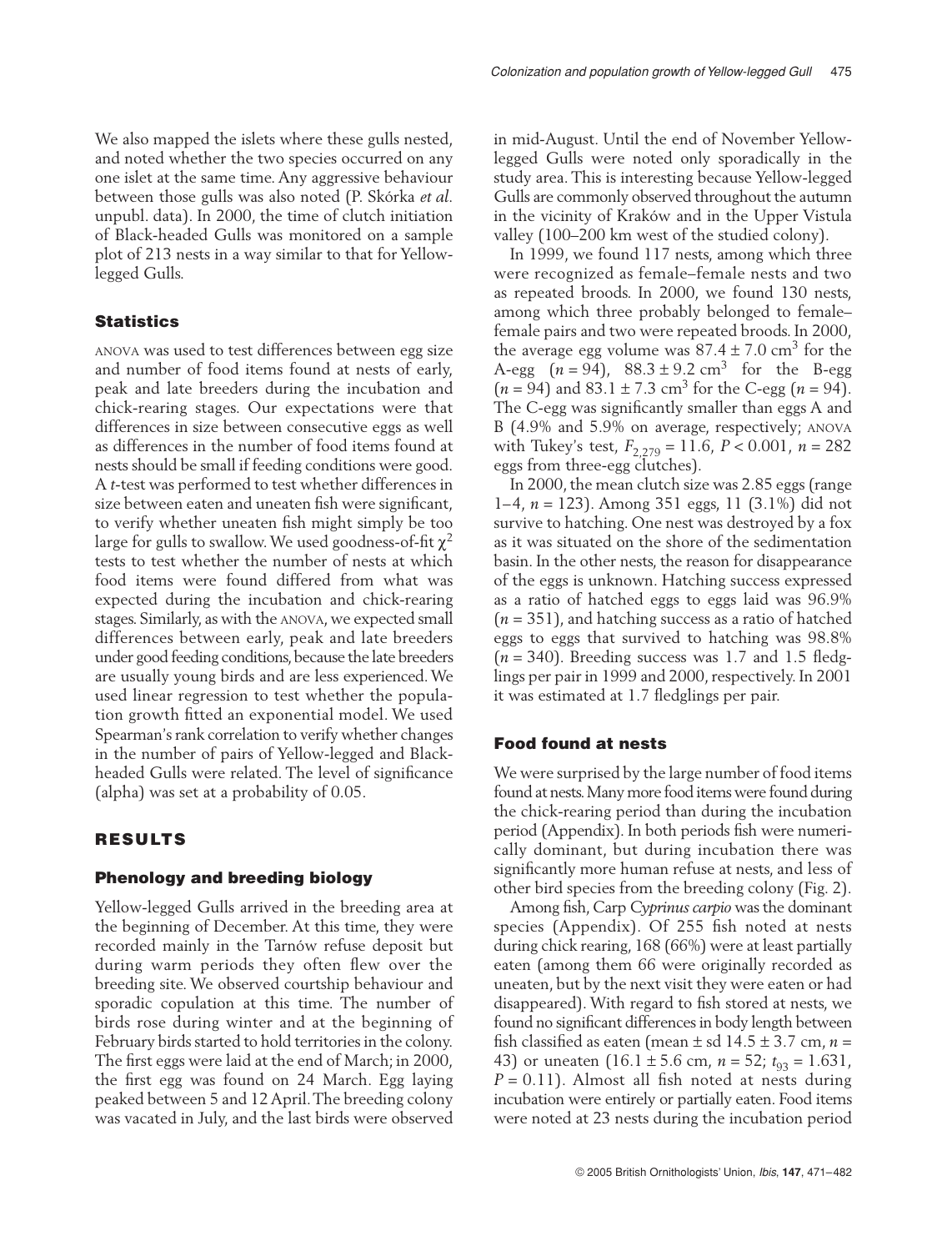**Table 1.** Number of food items found at nests of Yellow-legged Gulls during the incubation stage and chick-rearing stage in relation to the date of clutch initiation.

|                                                  |          | Time of clutch initiation |                        |                          |                                       |  |
|--------------------------------------------------|----------|---------------------------|------------------------|--------------------------|---------------------------------------|--|
|                                                  |          | Early<br>(before 5 April) | Peak<br>$(5-12$ April) | Late<br>(after 12 April) | Test of<br>significance               |  |
| Total number of nests                            |          | 32                        | 58                     | 33                       |                                       |  |
| Incubation stage                                 |          |                           |                        |                          |                                       |  |
| Number of nests at which                         | Observed | 3                         | 15                     | 5                        | $\chi^2_{0} = 3.366$ , ns             |  |
| food items were found                            | Expected | 6                         | 10.8                   | 6.2                      |                                       |  |
| Mean number of food items<br>per nest $(\pm SD)$ |          | $2.3 \pm 1.5$             | $2.6 \pm 1.8$          | $2.2 \pm 0.8$            | ANOVA, $F_{2,17} = 0.122$ , ns        |  |
| Chick-rearing stage                              |          |                           |                        |                          |                                       |  |
| Number of nests at which                         | Observed | 20                        | 39                     | 13                       | $\chi^2_{0}$ = 2.882, ns              |  |
| food items were found                            | Expected | 18.7                      | 34                     | 19.3                     |                                       |  |
| Mean number of food items<br>per nest $(\pm SD)$ |          | $4.9 \pm 2.3$             | $4.7 \pm 2.3$          | $3.1 \pm 1.4$            | ANOVA, $F_{2.69}$ = 3.262, $P < 0.05$ |  |



**Figure 2.** Comparison of the percentage share of different groups of foods found at nests of Yellow-legged Gulls during the incubation and chick-rearing stages. Differences between incubation and chick-rearing stages were significant ( $\chi^2_{3} = 85.4$ ,  $P < 0.0001$ ).

and at 72 nests during chick rearing (Table 1). The frequency of nests at which food was found did not differ significantly from that expected for early, peak and late breeders in either period. However, the late breeders probably delivered less food during the chick-rearing period (Table 1). The mean number of food items per nest was almost twice as high during chick rearing as during the incubation stage.

#### **Population growth**

The increase in number of Yellow-legged Gulls fits an exponential model of population growth (Fig. 3). The regression of pair number recorded by year from 1992 to 2001 was statistically significant  $(F_{1,7} = 47.41)$ ,



**Figure 3.** The observed population growth in the Tarnów colony (number of breeding pairs is shown) and predicted growth assuming that the population is closed. Note the logarithmic *y*-axis.

 $r^2$  = 0.871, *P* < 0.001). The average annual rate of population growth *r* was 0.58. This means that the population doubled in 1.2 years. Our calculation (assuming that all birds were descendants of the founder pair from 1992) showed that the production of young in this population is high enough to maintain it without immigration (*r =* 0.21); however, this explains only about 5% of the observed growth. A sensitivity analysis confirmed our results and showed that 70 and 95% adult survival rates would give 0.02 and 0.24 of the rate *r* of population growth, respectively, which would explain 1 and 6%, respectively, of the observed population growth. Similarly, juvenile survival rates of 30 and 50% calculations give 0.13 and 0.22 of the value of *r*, respectively, which means that only 2 and 8%, respectively, of the population growth could be explained by natal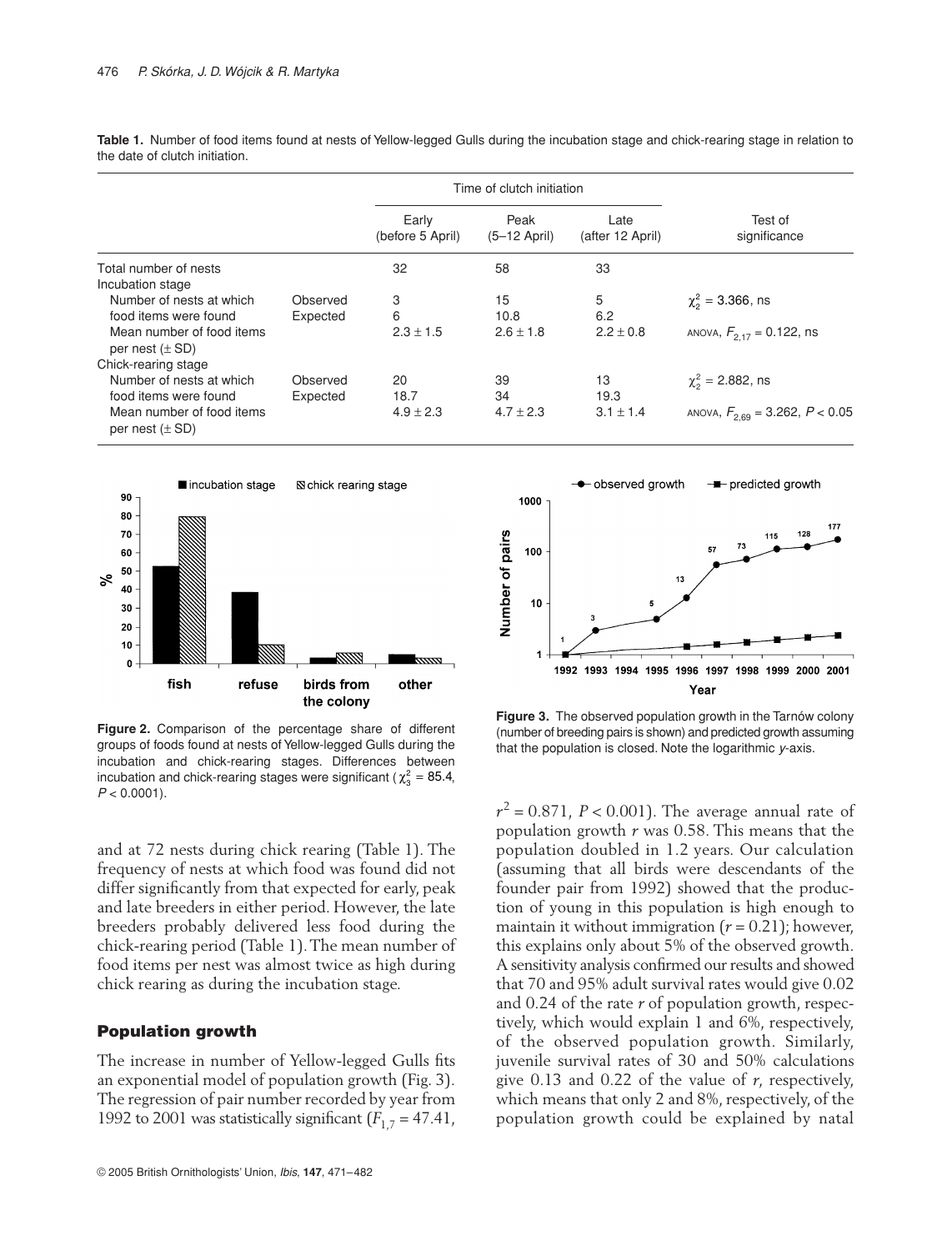

**Figure 4.** Effects of Yellow-legged Gull population growth on Black-headed Gulls. (a) Changes in number of islets occupied by both species, and (b) changes in number of pairs of both species ( $r<sub>s</sub> = -0.94$ ,  $n = 6$ ,  $P < 0.005$ ); the population trend of Blackheaded Gulls at a control pond is also shown.

productivity. Thus, it is clear that the population was not maintained by descendants alone, but largely by immigration.

#### **Impact on native species**

Yellow-legged Gulls replaced Black-headed Gulls on breeding islets (Fig. 4a). These species cannot nest together on the same islet because the larger Yellowlegged Gulls are aggressive towards Black-headed Gulls, which are unable to compete successfully. Hence the number of Black-headed Gull pairs breeding in the colony was correlated negatively with the number of breeding Yellow-legged Gulls, whilst at the control pond the Black-headed Gull population increased simultaneously (Fig. 4b). Moreover, the Yellow-legged Gulls occupied territories from



**Fig. 5.** Comparison of clutch initiation date distribution between Yellow-legged Gulls (*n* = 123 nests) and Black-headed Gulls (*n* = 213 nests) in the Tarnów colony.

February, and started nesting at the end of March: about 2 weeks earlier than Black-headed Gulls, which arrive in March and lay their first eggs in early April (Fig. 5). Similar results were found for Common Terns *Sterna hirundo*, which were entirely excluded from the breeding colony in 1999, despite there having been 49–60 pairs breeding in 1995 and 1996. This exclusion was caused by both Yellowlegged and Black-headed Gulls, which started to breed on islets that were formerly occupied only by Common Terns. It is worth noting that the Common Tern starts breeding in mid-May in the colony. There were too few pairs of ducks and grebes breeding in the colony to assess the effect of the increasing Yellow-legged Gull population on these species (see Martyka & Skórka 2002).

# **DISCUSSION**

#### **Population size and habitat selection**

The first breeding attempt of Yellow-legged Gulls in southeastern Poland was recorded at the Starzawa Fishponds in 1989 (Walasz & Mielczarek 1992). Our studies of local literature and surveys of larger water habitats indicate that this species has recently been found in nine locations in southern Poland. We estimate the total population in southeastern Poland (over 60 000 km<sup>2</sup>) at 200-250 pairs (Table 2). All recently discovered breeding sites were located in man-made habitats (artificial reservoirs, gravel pits and sedimentation basins), despite the fact that the predominant water habitats in southern Poland are fishponds (almost 70% of the area of all water habitats). The study colony was the largest of this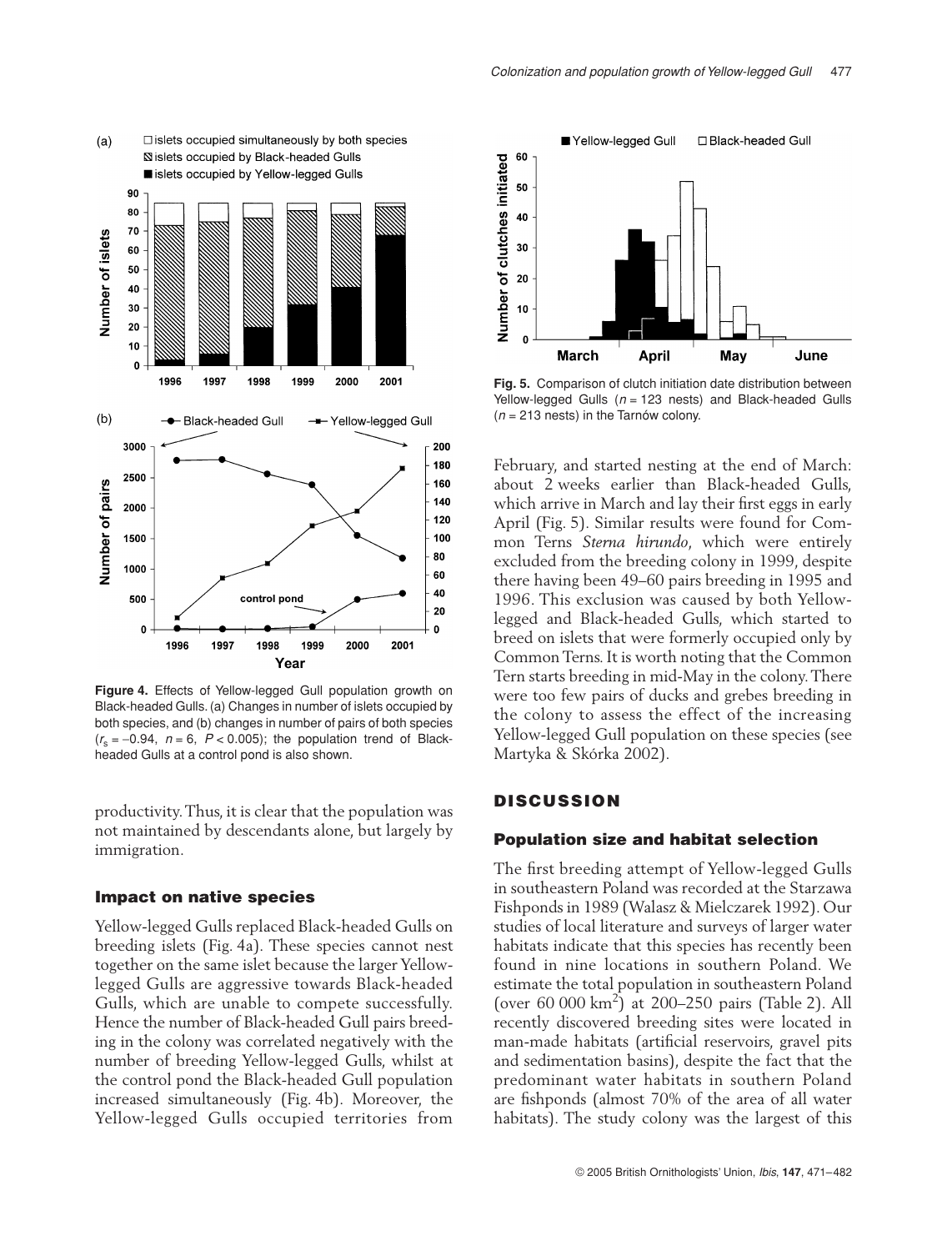| Location                        | Habitat                       | No. of pairs and<br>population trend | Year of<br>colonization |
|---------------------------------|-------------------------------|--------------------------------------|-------------------------|
| Tarnów (50°03'N, 20°56'E)       | Sedimentation basin (20.7 ha) | 177 $($ 1)                           | 1992                    |
| Tarnów (50°01'N, 20°55'E)       | Sedimentation basin (10 ha)   | 1 (T)                                | 2000                    |
| Radłów (50°05'N, 20°51'E)       | Gravel pit (100 ha)           | $3-4(1)$                             | 1997                    |
| Bielowy (49°97'N, 21°05'E)      | Gravel pit (110 ha)           | $2 - 3$ (1)                          | 2001                    |
| Jankowice (50°30'N, 19°26'E)    | Gravel pit (60 ha)            | 80 $(1)^*$                           | 1998                    |
| Dwory (50°02'N, 19°15'E)        | Gravel pit (30 ha)            | 1 $(\downarrow)$ ±                   | 2000                    |
| Palczowice (49°99'N, 19°25'E)   | Gravel pit (10 ha)            | $2(?)+$                              | 2001                    |
| Goczałkowice (49°55'N, 18°49'E) | Dam reservoir (3700 ha)       | $8(?)^*$                             | 2000                    |
| Czorsztyn (49°25'N, 20°18'E)    | Dam reservoir (1200 ha)       | 7(?)†                                | 2000                    |

|  |  |  |  |  |  | Table 2. Breeding colonies of Yellow-legged Gulls in southeastern Poland. |  |
|--|--|--|--|--|--|---------------------------------------------------------------------------|--|
|--|--|--|--|--|--|---------------------------------------------------------------------------|--|

Data from \*Faber *et al*. (2001), †Walasz (2000) ‡Wiehle *et al*. (2002). Explanations: (↑)/(↓) increase/decrease of population size, (?) lack of data.

species in Poland and probably in central Europe (see Hagemeijer & Blair 1997, Snow & Perrins 1998).

## **Habitat quality within the studied colony**

The large number of food items found in nests in the Tarnów colony indicates the high quality of feeding conditions in the area. Breeding success is also an accurate indicator of food supply (Pierotti & Annett 1990, Ricklefs 1990, Bukacinski *et al*. 1998, Oro *et al*. 1999, Gill *et al*. 2002). The small differences in size between eggs in the Tarnów colony (C-egg differed by only 4.9 and 5.9%, respectively, from A- and B-eggs) further support the view that feeding conditions were good. Many studies suggest an association between reduced variation in size between eggs within a clutch and high breeding success (Davis 1975, Pierotti & Bellrose 1986, Kilpi 1995, Kilpi *et al*. 1996). Kilpi *et al*. (1996) showed that a difference between the third egg (C) and the first two (A and B) of less than 10% was indicative of very good feeding conditions. Birds from Tarnów made extensive use of the refuse dump to forage during the prebreeding and laying periods (our pers. obs.). During warmer periods some birds were seen fishing in the Dunajec and Bia4a rivers and in gravel pits. During the breeding season fishponds provided the main source of food, and carp dominated in the food items brought to the nests. Carp farming is an ancient tradition in Poland: Carp is the dominant species in fishponds (Brylinska 1992, Dobrowolski 1995). In our opinion the management of fish in southern Poland may be a key factor contributing to the high breeding success of Yellow-legged Gulls and its successful colonization (see also Hüppop & Hüppop 1999).

The most interesting phenomenon was the number of food items brought by gulls to the nests. Fish and human refuse were common items and were observed during each year of the study. Originally, we believed that the uneaten fish were simply too large for chicks to swallow. However, the analysis showed that these fish were no larger than those eaten by the chicks. In fact, at one nest we simultaneously found uneaten small fish as well as the remains of a much larger fish. Moreover, observation showed that gulls usually tear food into pieces while eating, and only small fish are swallowed whole. Numerous uneaten fish were also discovered by Atwood and Kelly (1984) in colonies of Least Tern *Sterna antillarum browni*, where the number of stored fish was greater during years of higher tern breeding success. Similar observations were made by Pierotti and Bellrose (1986) for Western Gulls *Larus occidentalis*. Thus, it is possible that gulls from the Tarnów colony also stored food for chicks. Källander and Smith (1990) and Olech and Pruszyñski (2000) present data for such behaviour for other bird species. These authors indicated that food storing was associated with high food availability and greater than average clutch and egg sizes. We have also found numerous uneaten fish in Poland's nextlargest colony of Yellow-legged Gulls, located in a gravel pit near Jankowice. We believe therefore that the numerous food items recorded at nests in the Tarnów colony reflect the rich food resources available in this habitat, and most significantly that these resources probably do not fluctuate considerably from season to season.

There are further clues that the feeding conditions for breeding birds are good at these sites. For example, we recorded no instances of behaviours associated with food shortage, such as cannibalism or a bird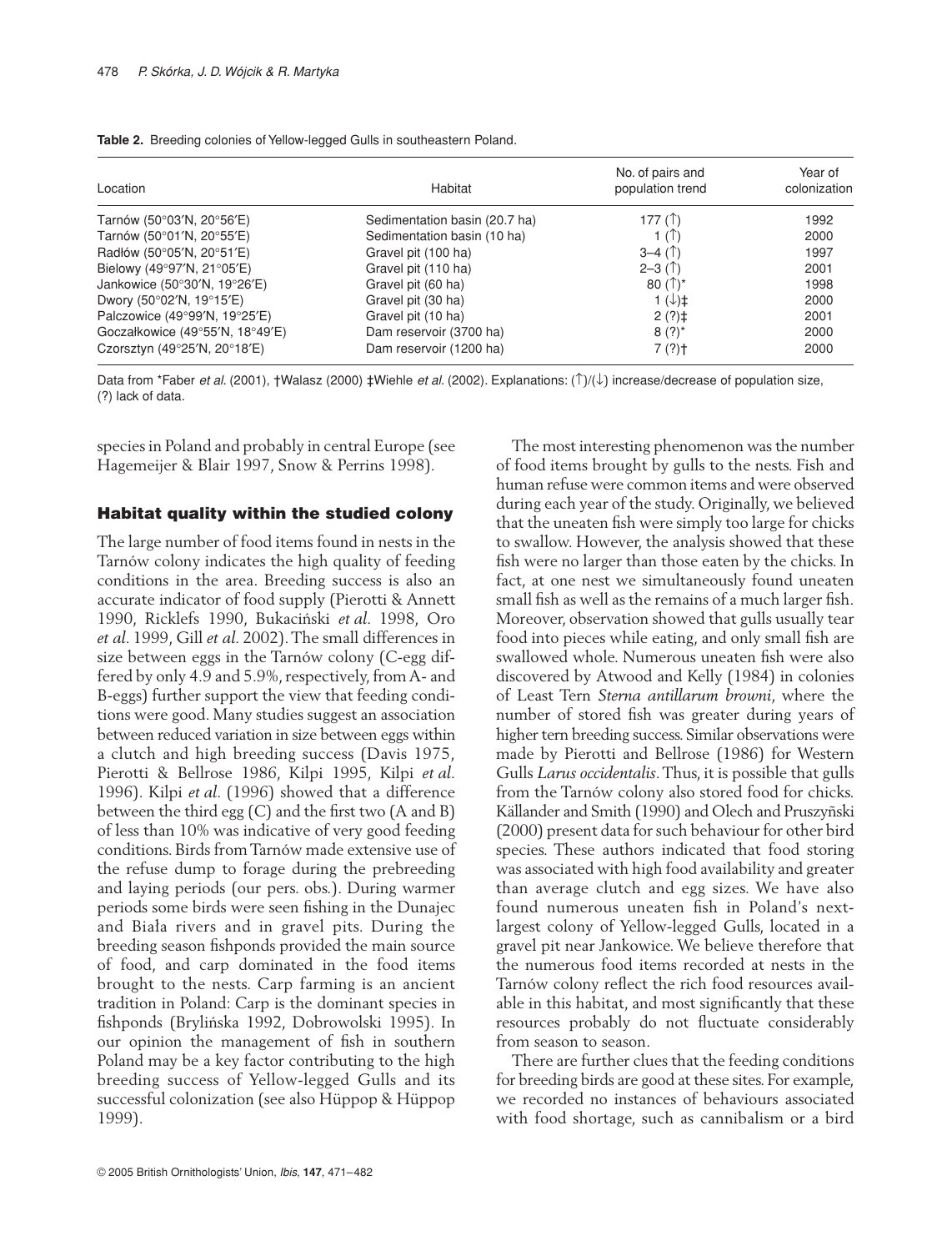eating its own eggs (Chardine & Morris 1983, Spaans *et al*. 1987, Hario 1990); indeed we recorded almost no egg losses. Only sporadic cases of kleptoparasitism were recorded in either the colony or the feeding areas during the breeding season. This behaviour in gulls is recognized as a dominating strategy when food is in short supply (Oro 1996, Gonzales-Solis *et al*. 1997). The date of clutch initiation probably also has no impact on food availability. Our analysis showed that early breeders probably stored food at nests at the same frequency as middle and late breeders. However, late breeders stored fewer food items during the chick-rearing period, probably because they are mainly young, inexperienced birds (Pyle *et al*. 1991, Sydeman *et al*. 1991, Sydeman & Emslie 1992). All these elements indicate very good feeding conditions for breeding gulls in the Tarnów colony, and this is probably true of other Yellowlegged Gull colonies in southern Poland. Breeding success in the Tarnów colony was amongst the highest noted for any gulls in Europe (Kilpi 1990, Yésou 1991, Kilpi *et al*. 1996, Bosch & Sol 1998).

There are probably no environmental factors other than food resources influencing breeding success in the Tarnów colony. Yellow-legged Gulls nest on islets where they encounter few natural enemies other than the Yellow-legged Gulls themselves; foxes rarely reached the islets. Moreover, the Yellow-legged Gull is a large bird, which successfully competes for nest-sites with other species (see below), and which is effective in defending chicks. Weather conditions might influence birds in extreme cases, but no such conditions occurred during this study.

# **Population growth and colonization process**

The population growth observed during the study was very high, and the exponential model fits the data well. Our calculations (assuming all birds are descended from the founder pair from 1992) showed that immigration was probably almost exclusively responsible for the high growth rate of the Tarnów population. Moreover, on average, large gulls start breeding at the age of 5 years. Thus, if birds were descended from the founder pair, the population's growth would first be noticed in 1996. This is also confirmed by the study of Oro and Ruxton (2001), who found a population of Audouin's Gull *Larus audouinii* that grew at 44% per year. They showed that observed growth could not be explained without large-scale immigration of individuals. However, our calculations also proved that breeding success is high enough to maintain this population through natal recruitment  $(r > 0)$ , thus indicating that the population could itself be a source. The assumptions and parameters used in the calculations are, in our opinion, realistic and the results of simulation are close to what was observed.

Our results suggest several possible mechanisms for population development of Yellow-legged Gulls in southern Poland. One mechanism suggests that suitable habitats were present in southern Poland, but they could not be colonized until considerable immigration had occurred. The number of habitats available at the range boundary is lower than in the centre, and thus colonization of these areas could only be achieved by immigration (Lawton 1993, Holt & Keitt 2000). Colonization and population development of the Yellow-legged Gull in southern Poland could therefore result from population explosions in the Mediterranean and Black Seas basins (Fasola *et al*. 1993, Hagemeijer & Blair 1997, Jonsson 1998, Snow & Perrins 1998, Vidal *et al*. 1998).

Alternatively, because Yellow-legged Gulls have been observed in southern Poland during breeding periods since the 1980s but the first cases of breeding were only noted in the 1990s (Walasz 2000), it is possible that the habitat quality was not suitable initially to support breeding. However, we have no evidence that habitat quality or availability have changed considerably over the last two decades. This is a general problem because immigrants are more likely to be adapted to their natal habitat than to new ones outside their normal range. Our results show that in the Tarnów population, the habitat has characteristics of a typical source despite the net immigration. It is possible that Yellow-legged Gulls inhabiting inland areas had to adapt to local environmental conditions to enable them to breed there successfully. For individuals that have adapted to sink habitats, this has made range-edge habitats available. Thus, the inversion of the sink populations of Yellow-legged Gulls into sources could also occur. As the proportion of sink habitats is greater at the range boundary, such adaptation could allow rapid colonization and a high rate of population increase. However, more studies in different parts of the range of the Yellow-legged Gull are necessary to understand fully the range-size changes.

#### **Impact on native species**

Our results indicate that the Yellow-legged Gull is a strong competitor, and that it may cause the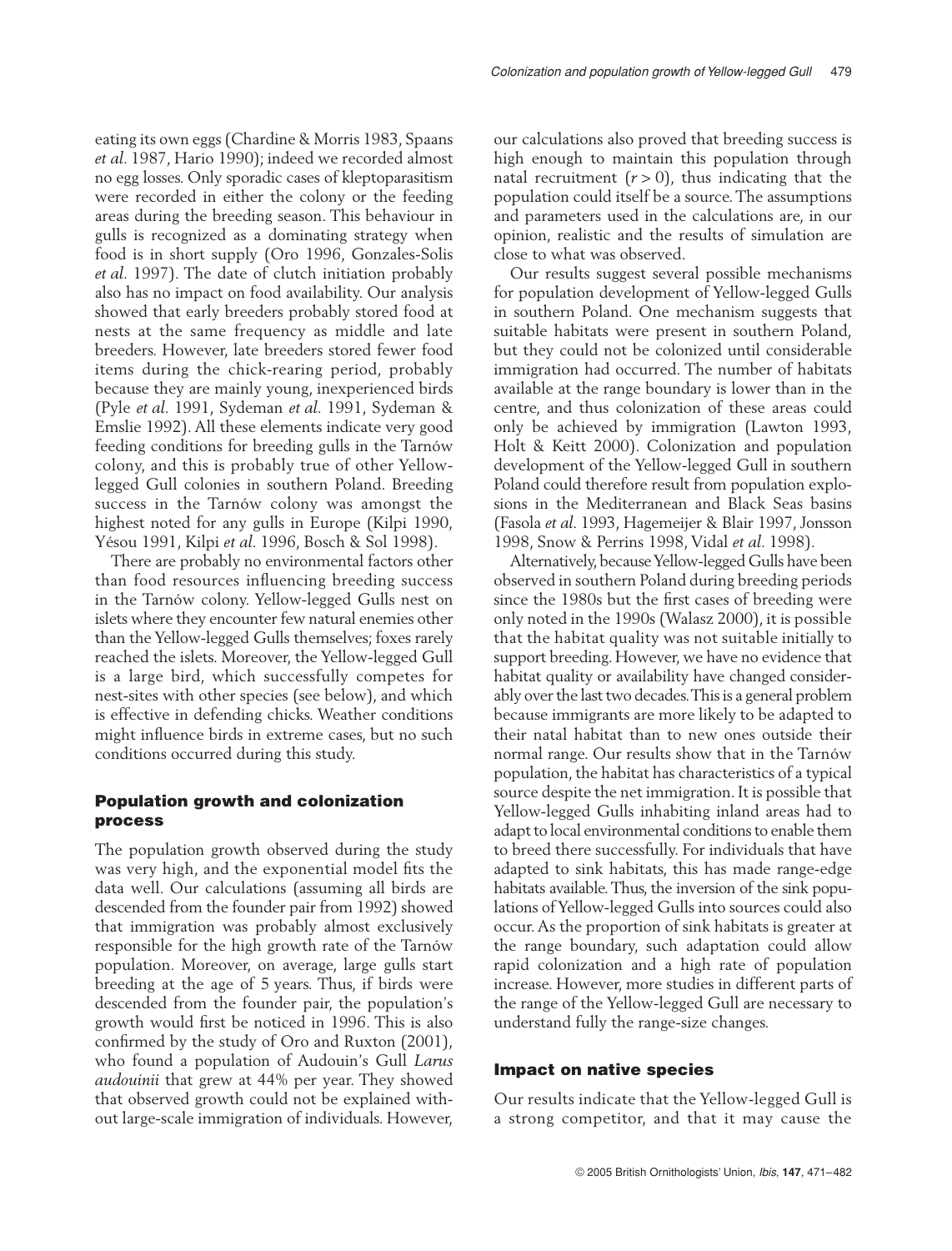populations of some species to decline in future. In the study colony, the Black-headed Gull population has declined rapidly. So far, in southern Poland, Yellowlegged Gulls have bred almost exclusively in manmade reservoirs (gravel pits, sedimentation basins and artificial reservoirs). Of the total population of Black-headed Gulls in southeastern Poland (estimated at 20 000–30 000 pairs, Walasz & Mielczarek 1992) about 6000 (20%) breed in industrial reservoirs. Thus, if the population growth of the Yellow-legged Gull continues, it might cause a decline in Blackheaded Gull numbers of about 20%. We might also ask why Yellow-legged Gulls do not breed in fishponds, which are the dominant freshwater habitat in southeastern Poland. Other studies have also shown that Yellow-legged Gulls might exclude other species from their breeding grounds, mainly through predation and their earlier breeding (Fasola *et al*. 1989, Vidal *et al*. 1998). In the Tarnów colony the predation of Yellow-legged Gulls on other locally nesting birds was probably not significant. The exclusion of Black-headed Gulls was caused mainly by the earlier breeding of Yellow-legged Gulls, which hold breeding territories from February, thus making them inaccessible for smaller and later-breeding species. For a smaller species to remove a larger one from a breeding site, it has to be more numerous and more aggressive (Quintana & Yorio 1998). Although aggressive encounters were often observed on the ground between these gull species in the Tarnów colony, the Yellow-legged Gulls were always able to exclude Black-headed Gulls.

We thank Michał Woyciechowski, Zygmunt Bocheński, Mariusz Cichon, Kazimierz Walasz, Jeremy Wilson and two anonymous referees for critical comments on previous versions of the manuscript. We are grateful to Michel Gosselin, François Génier and Robert Anderson who made valuable suggestions after reading earlier drafts. The studies were partially financed by the Malopolska Ornithological Society.

## **REFERENCES**

- **Anderson, D.R., Burnham, K.P. & White, G.C.** 1985. Problems in estimating age specific survival rates from recovery data of birds ringed as young. *J*. *Anim*. *Ecol*. **54**: 89–98.
- **Annett, C.A. & Pierotti, R.** 1999. Long-term reproductive output in Western Gulls: consequences of alternate tactics in diet choice. *Ecology* **80**: 288–297.
- **Atwood, J.D. & Kelly, P.R.** 1984. Fish dropped on breeding colonies as indicators of Least Tern food habits. *Wilson Bull*. **96**: 34–47.
- **Barbraud, C., Nichols, J.D., Hines, J.E. & Hafner, H.** 2003. Estimating rates of local extinction and colonization in

colonial species and an extension to the metapopulation and community levels. *Oikos* **101**: 113–126.

- **Bergman, G.** 1982. Population dynamics, colony formation and competition in *Larus argentatus*, *fuscus* and *marinus* in the archipelago of Finland. *Ann*. *Zool*. *Fennici*. **19**: 143–164.
- **Bertellotti, M. & Yorio, P.** 2000. Utilisation of fishery waste by Kelp Gulls attending coastal trawl and long-line vessels in northern Patagonia, Argentina. *Ornis Fennica* **77**: 105–115.
- **Borowiec, M., Stawarczyk, T. & Witkowski, J.** 1981. Próba u6ci6lenia metod oceny liczebno6ci ptaków wodnych. *Not*. *Orn*. **22**: 45–61.
- **Bosch, M. & Sol, D.** 1998. Habitat selection and breeding success in Yellow-legged Gulls *Larus cachinnans*. *Ibis* **140**: 415–421.
- **Boulinier, T. & Lemel, J.-Y.** 1996. Spatial and temporal variations of factors affecting breeding habitat quality in colonial birds: some consequences for dispersal and habitat selection. *Acta Oecol*. **17**: 531–552.
- **Brouwer, A., Spaans, A.L. & De Witt, A.A.N.** 1995. Survival of Herring Gull *Larus argentatus* chicks: an experimental analysis of the need for early breeding. *Ibis* **137**: 272–278.
- **Brown, J.H., Stevens, G.C. & Kaufman, D.M.** 1996. The geographic range: size, shape, boundaries and internal structure. *Annu*. *Rev*. *Ecol*. *Syst*. **27**: 597–623.
- **Brylińska, M. (ed.)** 1992. *Ryby słokowodne Polski*. Warszawa: PWN.
- **Bukaci**˜**ski, D., Bukaciñska, M. & Spaans, A.L.** 1998. Experimental evidence for the relationship between food supply, parental effort and chick survival in the Lesser Black-backed Gull *Larus fuscus*. *Ibis* **140**: 422–430.
- **Bukaci**˜**ski, D., Nawrocki, P. & Stawarczyk, T.** 1989. Gniazdowanie mew bialoglowych (*Larus cachinnans*) na Środkowej Wiśle, ich status taksonomiczny oraz problemy z rozpoznawaniem podgatunków *Larus cachinnans michahellis*, *L. c. cachinnans*, *L. c. omissus*. *Not*. *Orn*. **30**: 1–12.
- **Chabrzyk, B. & Coulson, J.C.** 1976. Survival and recruitment in the herring gull, *Larus argentatus*. *J*. *Anim*. *Ecol*. **45**: 187–203.
- **Chardine, J.W. & Morris, R.D.** 1983. Herring Gull males eat their own eggs. *Wilson*. *Bull*. **95**: 477–478.
- **Davis, J.W.F.** 1975. Age, egg size and breeding success in the Herring Gull *Larus argentatus*. *Ibis* **117**: 460–472.
- **Dobrowolski, K.A. (ed.)** 1995. *Przyrodniczo-Ekonomiczna Waloryzacja Stawów Rybnych W Polsce*. Warszawa: IUCN Poland.
- **Dubois, P., Skakuj, M. & Stawarczyk, T.** 1990. Occurrence of Yellow-legged Gull in Poland. *Dutch Birding* **12**: 14–17.
- **Faber, M., Betleja, J., Malczyk, P. & Gwiazda, R.** 2001. Mixed colonies of large white-headed gulls in southern Poland. *Br*. *Birds* **94**: 529–534.
- **Fasola, M., Goutner, V. & Walmsley, J.** 1993. Comparative breeding biology of the gulls and terns in the four main deltas of the northern Mediterranean. In Aguilar, J.S., Monbailliu, X. & Paterson, A.M. (eds) *Status and Conservation of Seabirds*; 111–123. Ecogeography and Mediterranean action plan. SEO, GOB. Medmaravis, France.
- **Filchagov, A.V.** 1996. Colonization of the central part of the East-European plain by *Larus argentatus-cachinnans*. *Ibis* **138**: 148–150.
- **Gaston, K.J.** 1996. Species-range-size distributions: patterns, mechanisms and implications. *Trends Ecol*. *Evol*. **11**: 197–200.
- **Gill, V.A., Hatch, S.A. & Lanctot, R.B.** 2002. Sensitivity of breeding parameters to food supply in Black-legged Kittiwakes *Rissa tridactyla*. *Ibis* **144**: 268–283.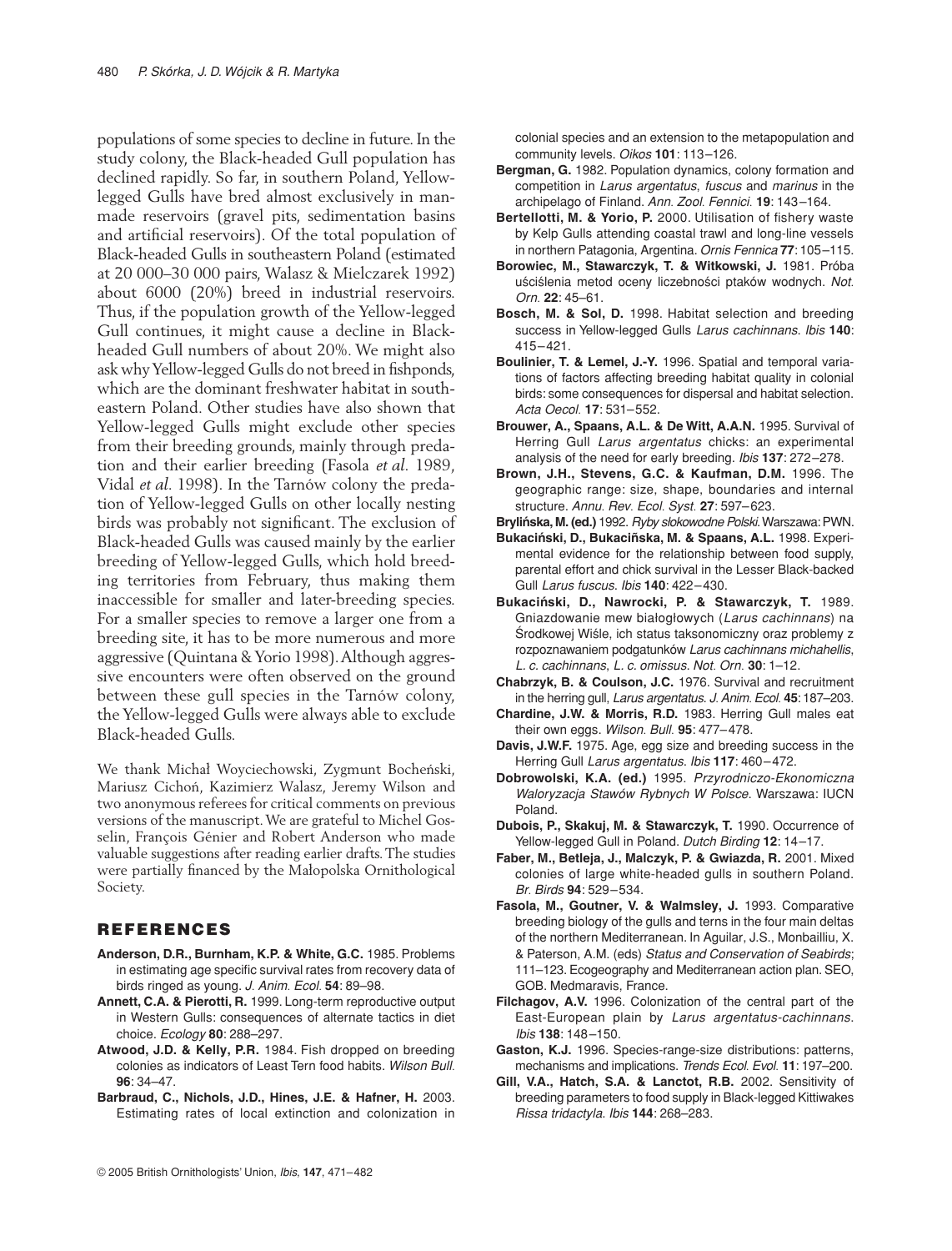- **Gonzales-Solis, J., Ruiz, X. & Jover, L.** 1997. Influence of food availability on interactions between *Larus cachinnans* and *Larus audouinii*. *Can*. *J*. *Zool*. **75**: 719–724.
- **Hagemeijer, W.J. & Blair, M.J.** 1997. *The EBCC Atlas of European Breeding Birds: Their Distribution and Abundance*. London: T and AD Poyser.
- **Hario, M.** 1990. Breeding failure and feeding conditions of Lesser Black-backed Gulls *Larus fuscus* in the Gulf of Finland. *Ornis Fennica* **67**: 113–129.
- **Harris, M.P.** 1964. Aspects of the breeding biology of the gulls: *Larus argentatus*, *L. fuscus* and *L. marinus*. *Ibis* **106**: 432–456.
- **Holt, R.D. & Keitt, T.H.** 2000. Alternative causes for range limits: a metapopulation perspective. *Ecol*. *Lett*. **3**: 41–47.
- **Hunt, G.L. & Hunt, M.W.** 1976. Gull chick survival: the significance of growth rates, timing of breeding and territory size. *Ecology* **57**: 62–75.
- **Hüppop, O. & Hüppop, K.** 1999. The food of breeding Herring Gulls *Larus argentatus* at the lower river Elbe: does fish availability limit inland colonisation? *Atlantic Seabirds* **1**: 27– 42.
- **Jonsson, L.** 1998. Yellow-legged Gulls and Yellow-legged Herring Gulls in the Baltic. *Alula* **3**: 74–100.
- **Källander, H. & Smith, H.G.** 1990. Food storing in birds: an evolutionary perspective. *Current Ornithol*. **7**: 147–208.
- **Kihlman, J. & Larsson, L.** 1974. On the importance of refuse dumps as a food source for wintering Herring Gulls *Larus argentatus* Pont. *Ornis Scand*. **5**: 63–70.
- **Kirkpatrick, M. & Barton, N.H.** 1997. Evolution of a species' range. *Am*. *Nat*. **150**: 1–23.
- **Kilpi, M.** 1990. Breeding biology of the Herring Gull *Larus argentatus* in the northern Baltic. *Ornis Fennica* **67**: 130–140.
- **Kilpi, M.** 1995. Egg size asymmetry within Herring Gull clutches predicts fledging success. *Colon*. *Waterbirds* **18**: 41–46.
- **Kilpi, M., Hillström, L. & Lindström, K.** 1996. Egg-size variation and reproductive success in the Herring Gull *Larus argentatus*: adaptative or constrained size of the last egg? *Ibis* **138**: 212–217.
- **Lawton, J.H.** 1993. Range, population abundance and conservation. *Trends Ecol*. *Evol*. **8**: 409–413.
- **Martyka, R. & Skórka, P.** 2002. Awifauna wodno-blotna osadników Zakladów Azotowych w Tarnowie. *Chron*. *Przyr*. *Ojcz*. **58**: 23–43.
- **Migot, P.** 1992. Demographic changes in French Herring Gull *Larus argentatus* populations: a modelling approach and hypotheses concerning the regulation of numbers. *Ardea* **80**: 161–169.
- **Olech, B. & Pruszyński, M.** 2000. Food storing or surplus killing in the Common Buzzard *Buteo buteo*? *Acta Ornithol*. **35**: 215–216.
- **Oro, D.** 1996. Interspecific kleptoparasitism in Audouin's Gull *Larus audouinii* at the Ebro Delta, northeast Spain: a behavioural response to low food availability. *Ibis* **138**: 218–221.
- **Oro, D., Pradel, R. & Lebreton, J.-D.** 1999. The effects of nest predation and food availability on life history traits in Audouin's Gull. *Oecologia* **118**: 438–445.
- **Oro, D. & Ruxton, G.D.** 2001. The formation and growth of seabird colonies: Audouin's gull as a case study. *J*. *Anim*. *Ecol*. **70**: 527–533.
- **Pierotti, R. & Annett, C.A.** 1990. Diet and reproductive output in seabirds. *BioScience* **40**: 568–574.
- **Pierotti, R. & Bellrose, C.A.** 1986. Proximate and ultimate causation of egg size and the 'third-chick' disadvantage in the Western Gull. *Auk* **103**: 401–407.
- **Pons, J.-M. & Migot, P.** 1995. Life-history strategy of the herring gull: changes in survival and fecundity in a population subjected to various feeding conditions. *J*. *Anim*. *Ecol*. **64**: 592–599.
- **Pulliam, H.R.** 1988. Sources, sinks, and population regulation. *Am*. *Nat*. **132**: 562–661.
- **Pyle, P., Nur, N., Sydeman, W.J. & Emslie, S.D.** 1997. Cost of reproduction and the evolution of deferred breeding in the Western Gull. *Behav*. *Ecol*. **8**: 140–147.
- **Pyle, P., Spear, L.B., Sydeman, W.J. & Ainley, D.G.** 1991. The effect of experience and age on the breeding performance of Western Gull. *Auk* **108**: 25–33.
- **Quintana, F. & Yorio, P.** 1998. Competition for nest sites between Kelp Gull (*Larus dominicanus*) and Terns (*Sterna maxima* and *S. eurygnatha*) in Patagonia. *Auk* **115**: 1068–1071.
- **Ricklefs, R.E.** 1990. Seabird life histories and the marine environment: some speculations. *Colon*. *Waterbirds* **13**: 1–6.
- **Sagarin, L.D. & Gaines, S.D.** 2002. The 'abundant centre' distribution: to what extent is it a biogeographical rule? *Ecol*. *Lett*. **5**: 137–147.
- **Saltelli, A., Chan, K. & Scott, M.** 2000. *Sensitivity Analysis*. Probability and Statistics Series. New York: John Wiley & Sons.
- **Scarton, F. & Valle, R.** 1996. Colony and nest-site selection of Yellow-legged Gulls *Larus cachinnans* on Barrier islands of the Po Delta (NE Italy). *Vogelwelt* **117**: 9–13.
- **Snow, D.W. & Perrins, C.M.** 1998. *The Birds of the Western Palearetic: Concise Edition*, Vol. 1. Oxford: Oxford University Press.
- **Spaans, A.L., De Witt, A.A.N. & Van Vlaardingen, M.A.** 1987. Effects of increased population size in Herring Gulls on breeding success and other parameters. *Stud*. *Avian Biol*. **10**: 57–65.
- **Spear, L.B. & Nur, N.** 1994. Brood size, hatching order and hatching date: effects of four life-history stages from hatching to recruitment in western gulls. *J*. *Anim*. *Ecol*. **63**: 283–298.
- **Sydeman, W.J. & Emslie, S.D.** 1992. Effects of parental age on hatching asynchrony, egg size, and third-chick disadvantage in Western Gulls. *Auk* **109**: 242–248.
- **Sydeman, W.J., Penniman, J.F., Penniman, T.M., Pyle, P. & Ainley, D.G.** 1991. Breeding performance in the western gull: effect of parental age, timing of breeding and year in relation to food availability. *J*. *Anim*. *Ecol*. **60**: 135–149.
- **Tomia**8**oj**9**, L. & Stawarczyk, T.** 2003. *Awifauna Polski*. *Rozmieszczenie, liczebno*78 *i zmiany*. Wroclaw: PTPP 'pro Natura'.
- **Vidal, E., Medail, F. & Tatoni, T.** 1998. Is the Yellow-legged Gull a superabundant bird species in the Mediterranean? Impact on fauna and flora, conservation measures and research priorities. *Biodivers*. *Conserv*. **7**: 1013–1026.
- Walasz, K. (ed.) 2000. Atlas Ptaków Zimujących Małopolski. Kraków: Malopolska Ornithological Society.
- **Walasz, K. & Mielczarek, P. (eds)** 1992. *Atlas ptaków l*´*gowych Małopolski 1985–1991*. Wrocław: Biologica Silesiae.
- **Wells, J.V.** 1994. Correlates of the distribution and abundance of wintering gulls in Maione. *J*. *Field Ornithol*. **65**: 283–294.
- **Wells, J.V. & Richmond, M.E.** 1995. Populations, metapopulations, and species populations: what are they and who should care? *Wildlife Soc*. *B*. **23**: 458–462.
- **Wiehle, D., Wilk, T., Faber, M., Betleja, J. & Malczyk, P.** 2002. Awifauna Doliny Górnej Wisły - część 1. Ptaki Ziemi O6wiecimsko Zatorskiej. *Not*. *Orn*. **43**: 227–253.
- **Yésou, P.** 1991. The sympatric breeding of *Larus fuscus*, *L. cachinnans* and *L. argentatus* in western France. *Ibis* **133**: 256–263.

Received 6 October 2003; revision accepted 13 January 2005.